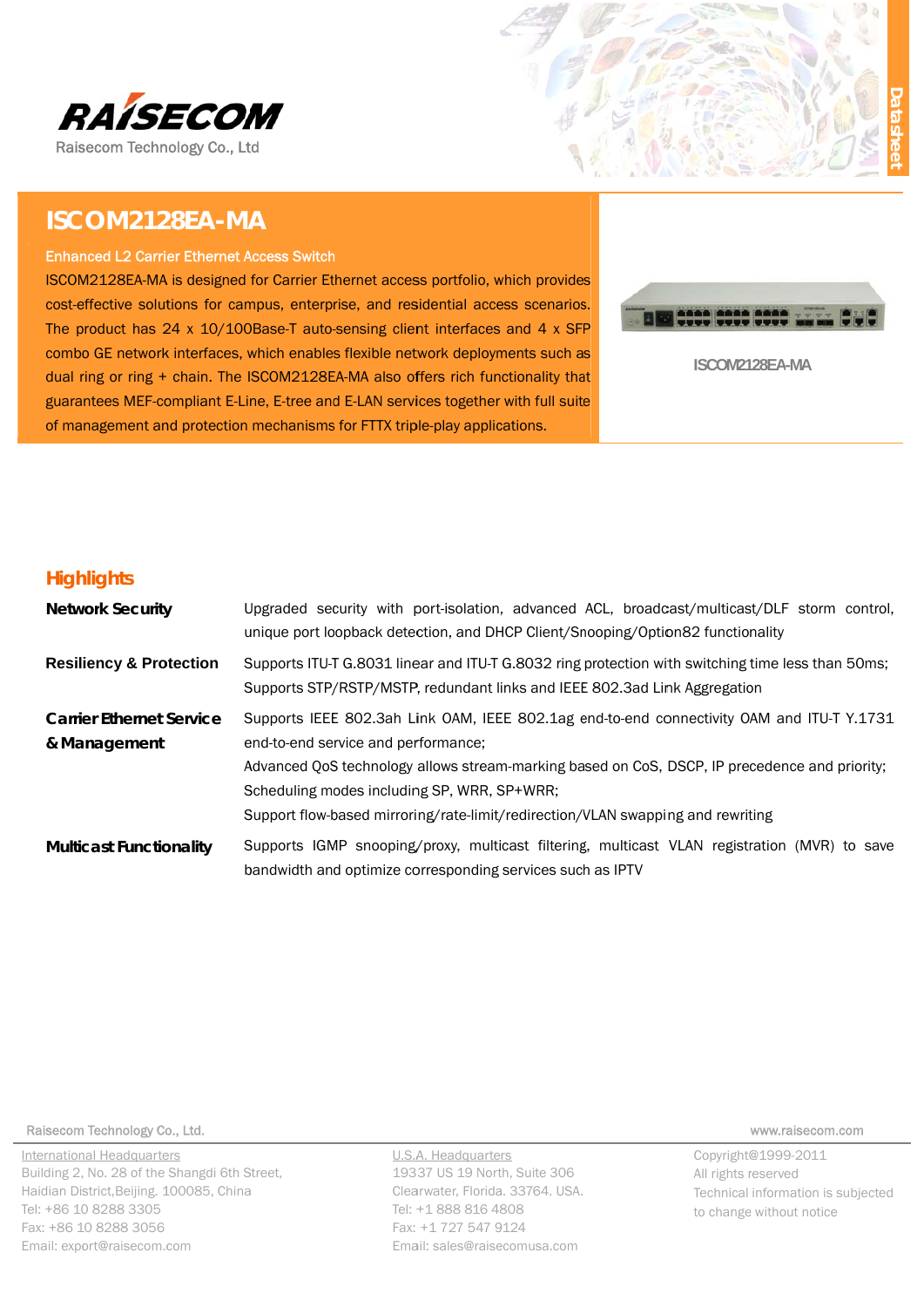



## **Typical Application**



### **Products involved**

· 10G aggregation switch: ISCOM2924GF-4C

• L2 access switch: ISCOM2110EA-MA ISCOM2126EA-MA(B) ISCOM2128EA-MA

### **Features**

| <b>Switching Mode</b>    | Store and forward mode; Non-blocking switching       |
|--------------------------|------------------------------------------------------|
| <b>Packet Forwarding</b> | MTU: 9,712 byte (default);                           |
|                          | <b>DLF</b> control                                   |
| <b>Bandwidth Profile</b> | Rate limiting: 1,048,576Kbps;                        |
|                          | Burst configuration (Max 130KB);                     |
|                          | Ingress rate limit per port;                         |
|                          | Egress flow shaping per port;                        |
|                          | Rate limit per VLAN;                                 |
|                          | Increments:64Kbps                                    |
|                          | (64K-1M)/1Mbps(1-100M)/10Mbps (100-1000M)            |
| <b>VLAN</b>              | IEEE 802.1Q VLAN: 4K active VLANs;                   |
|                          | port-based VLAN;                                     |
|                          | GVRP, 256 max dynamic VLAN                           |
| <b>Storm Control</b>     | Broadcast/multicast/unicast/DLF storm control;       |
|                          | Control mode: global, bps, burst; Default burst: 8KB |
| <b>Multicast</b>         | 1K multicast addresses:                              |
|                          | Static multicast group;                              |
|                          | IGMP Snooping V1/V2/V3;                              |

#### Raisecom Technology Co., Ltd.

**International Headquarters** Building 2, No. 28 of the Shangdi 6th Street, Haidian District, Beijing. 100085, China Tel: +86 10 8288 3305 Fax: +86 10 8288 3056 Email: export@raisecom.com

U.S.A. Headquarters 19337 US 19 North, Suite 306 Clearwater, Florida. 33764. USA. Tel: +1 888 816 4808 Fax: +1 727 547 9124 Email: sales@raisecomusa.com

www.raisecom.com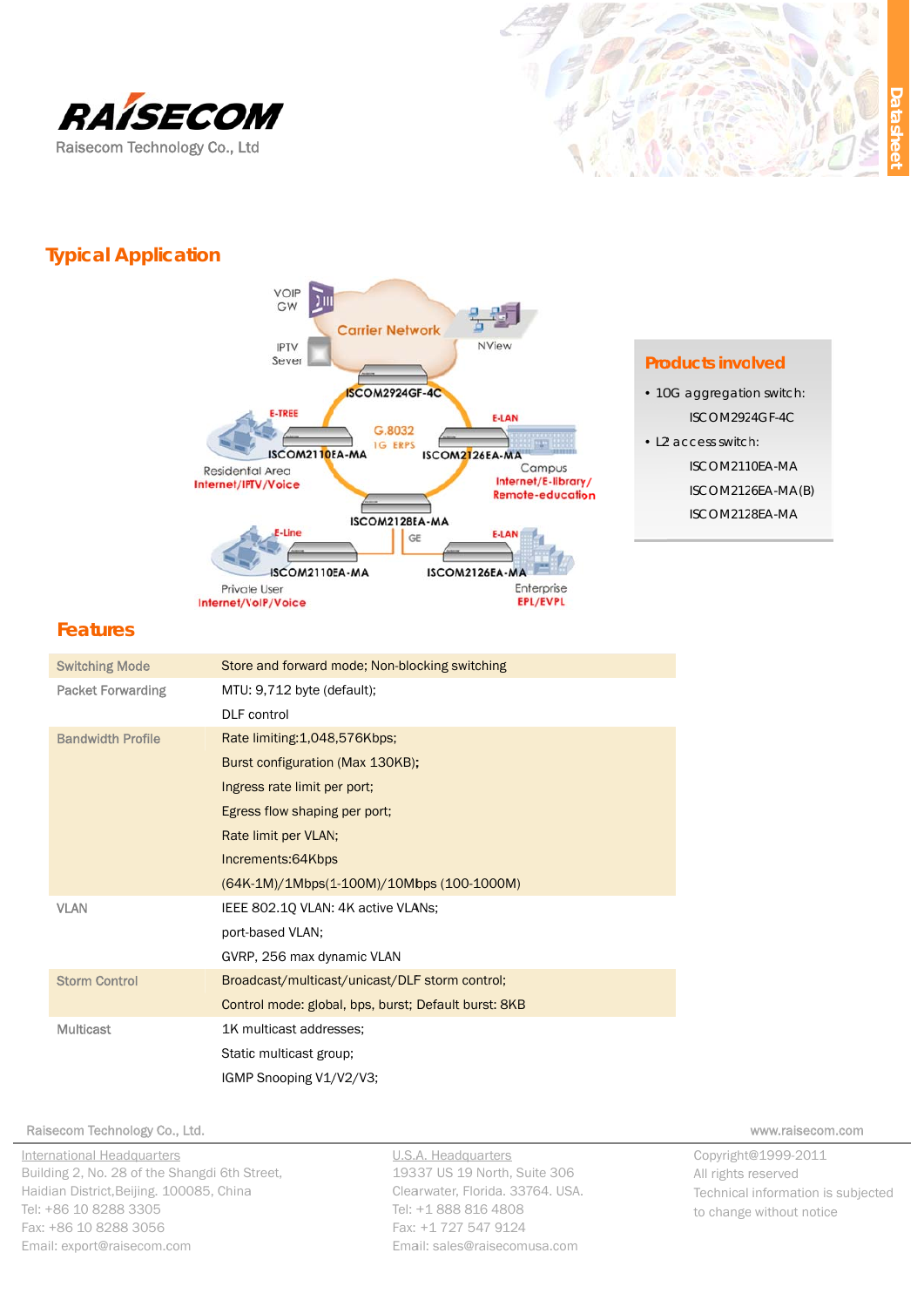



|                                | Multicast filtering & unknown multicast discarding;<br><b>MVR</b>       |
|--------------------------------|-------------------------------------------------------------------------|
| <b>Mirror</b>                  | Mirroring per port;                                                     |
|                                | Separate mirroring configurations for ingress & egress ports            |
| <b>Port Loopback Detection</b> | Auto shutdown individual ports upon fault signals;                      |
|                                | Auto-detection interval can be set                                      |
| <b>MAC Address Table</b>       | 16K MAC address;                                                        |
|                                | Add/remove MAC address;                                                 |
|                                | <b>View MAC address statistic;</b>                                      |
|                                | Search MAC address:                                                     |
|                                | Aging time: 10-1,000,000s;                                              |
|                                | MAC table threshold per port;                                           |
|                                | MAC table limit: 1-255;                                                 |
| Q-in-Q                         | Port/flexible Q-in-Q;                                                   |
|                                | 682 flexible Q-in-Q configurable items;                                 |
|                                | Egress-direction VLAN-mapping                                           |
| <b>Link Aggregation</b>        | Up to 6 groups and 8 ports per group;                                   |
|                                | Group member max-port-number 26;                                        |
|                                | Load balance based on MAC/MAC+IP;                                       |
|                                | Standard LACP (static only)                                             |
| <b>Flow Control</b>            | IEEE 802.3x in full duplex mode;                                        |
|                                | Back pressure in half duplex mode;                                      |
|                                | Separate configurations for ingress & egress                            |
| <b>STP</b>                     | STP, RSTP & MSTP (64 instances);                                        |
|                                | <b>256 STG</b>                                                          |
| <b>Digital Diagnostic</b>      | SFP digital diagnostic function                                         |
| <b>Port Backup</b>             | Supported                                                               |
| <b>Transparent Relay</b>       | BPDU; DOT1X; LACP; CDP; VTP; PVST                                       |
| <b>Advanced</b>                |                                                                         |
| <b>OAM</b>                     | IEEE802.3ah OAM including discovery, link performance, remote loopback, |
|                                | fault detection & performance stats per OAM standards;                  |
|                                | OAM Active/Passive mode;                                                |
|                                | OAM MIB Variable Get function;                                          |
|                                | OAM Event function;                                                     |
|                                | Extended OAM (configure on remote switches)                             |
| <b>Cluster Management</b>      | Raisecom Neighbor Discovery Protocol (RNDP);                            |
|                                | Raisecom Topology Discovery Protocol (RTDP):                            |

Raisecom Technology Co., Ltd.

International Headquarters Building 2, No. 28 of the Shangdi 6th Street, Haidian District, Beijing. 100085, China Tel: +86 10 8288 3305 Fax: +86 10 8288 3056 Email: export@raisecom.com

U.S.A. Headquarters 19337 US 19 North, Suite 306 Clearwater, Florida. 33764. USA. Tel: +1 888 816 4808 Fax: +1 727 547 9124 Email: sales@raisecomusa.com

www.raisecom.com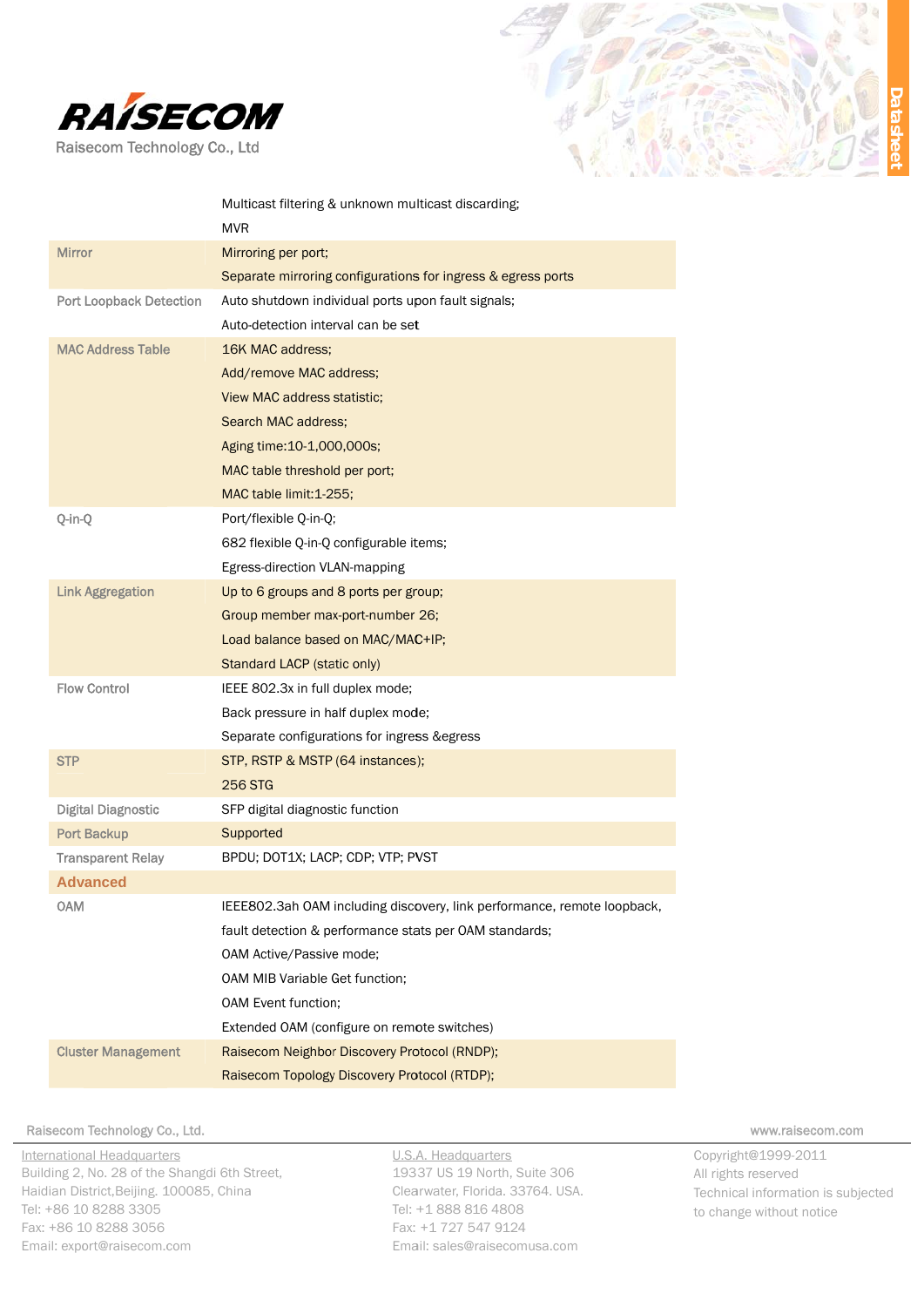



|                          | Raisecom Cluster Management Protocol (RCMP);                         |
|--------------------------|----------------------------------------------------------------------|
|                          | Raisecom Cluster Program                                             |
| <b>SLA</b>               | Layer-2/Layer-3 SLA (frame delay, jitter & packet loss)              |
| <b>System Management</b> | CLI/Telnet/NMS/SNMP/Web management;                                  |
|                          | 16 Layer 3 interfaces, super VLAN, max 4K VLANs;                     |
|                          | RMON1, 2, 3 & 9;                                                     |
|                          | Bridge MIB (RFC1493);                                                |
|                          | Raisecom NMS;                                                        |
|                          | System log;                                                          |
|                          | Hierarchical alarms;                                                 |
|                          | Link alarm per port;                                                 |
|                          | Keep-alive report;                                                   |
|                          | Fault pass through;                                                  |
|                          | Module information management                                        |
| <b>Maintenance</b>       | Debug information output;                                            |
|                          | PING (packet internet groper);                                       |
|                          | Telnet client;                                                       |
|                          | Port statistics:                                                     |
|                          | Port dynamic statistics                                              |
| QoS                      | Global CoS/DSCP to queue mapping;                                    |
|                          | Port priority override;                                              |
|                          | Port TRUST mode: CoS/DSCP/port priority;                             |
|                          | Global queue scheduling with 8 queues per port;                      |
|                          | Scheduling mode: SP/WRR/SP+WRR;                                      |
|                          | WRR weight range: 1-255;                                             |
|                          | Flow statistic;                                                      |
|                          | Flow-based mirror/rate-limit/ redirection/VLAN swapping/rewriting of |
|                          | 802.1p CoS, DSCP, IP priority                                        |
| <b>Ethernet Ring</b>     | Raisecom private ring protocol;                                      |
|                          | Up to 8 rings;                                                       |
|                          | 124 devices on one ring;                                             |
|                          | switching time ≤50ms                                                 |
| <b>ACL</b>               | MAC/IP-based ACL;                                                    |
|                          | ACL map (L2~L4 byte)                                                 |
| <b>Safety Features</b>   | Client classification and password protection;                       |
|                          | RADIUS;                                                              |
|                          | TACACS+;                                                             |

#### Raisecom Technology Co., Ltd.

International Headquarters Building 2, No. 28 of the Shangdi 6th Street, Haidian District, Beijing. 100085, China Tel: +86 10 8288 3305 Fax: +86 10 8288 3056 Email: export@raisecom.com

U.S.A. Headquarters 19337 US 19 North, Suite 306 Clearwater, Florida. 33764. USA. Tel: +1 888 816 4808 Fax: +1 727 547 9124 Email: sales@raisecomusa.com

www.raisecom.com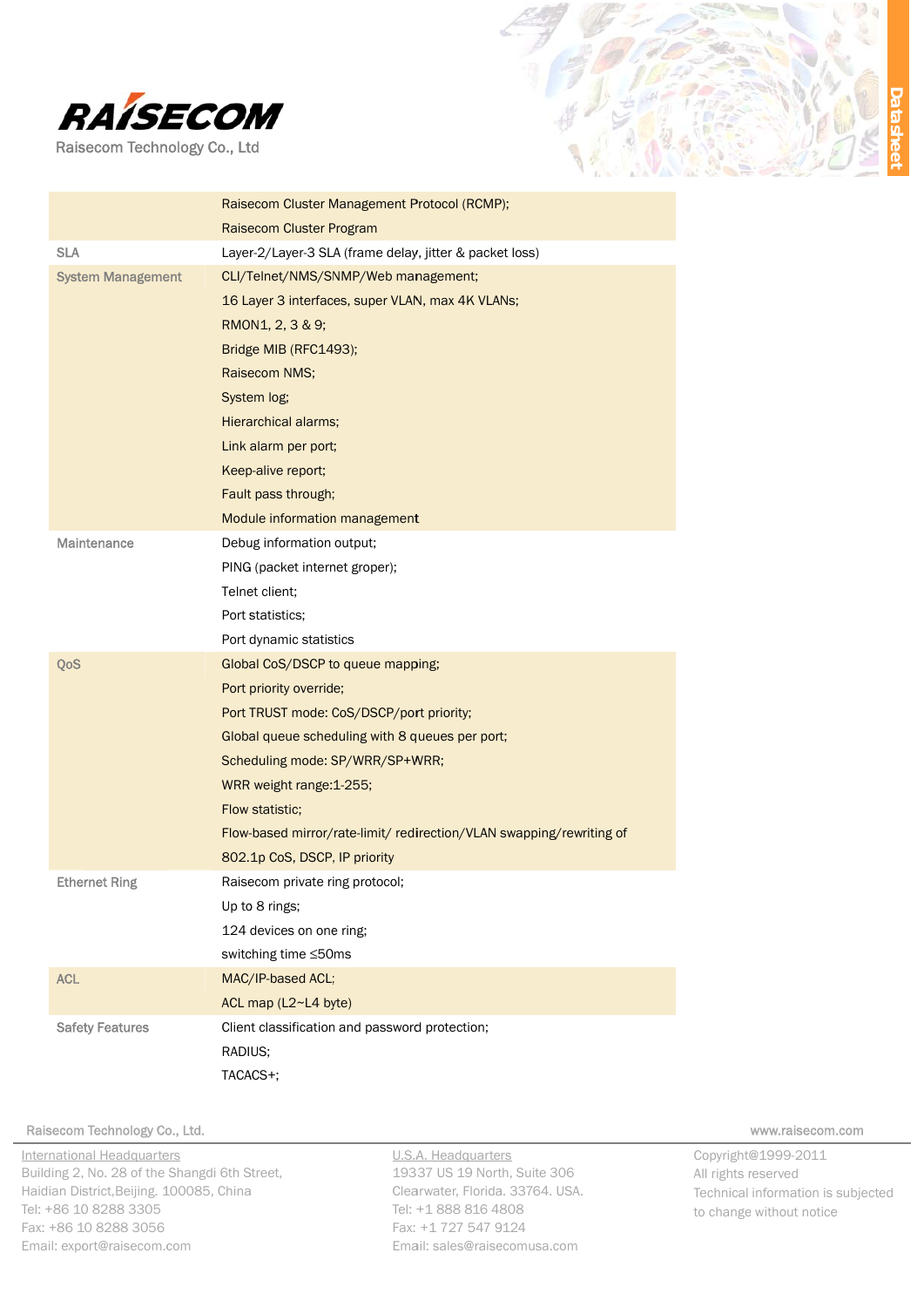



|                              | Binding of MAC address & port;                            |
|------------------------------|-----------------------------------------------------------|
|                              | Port protection;                                          |
|                              | PPPoE agent;                                              |
|                              | DOT1X;                                                    |
|                              | IP source guard;                                          |
|                              | Dynamic ARP inspection (DAI)                              |
| <b>CFM</b>                   | IEEE802.1ag/ITU-T Y.1731 protocol: up to 256 MEP, 256 MA; |
|                              | Connectivity check (CC); Loopback (LB); Link trace (LT)   |
| <b>Password Recovery</b>     | Supported                                                 |
| <b>Filter</b>                | <b>ACL hardware filter;</b>                               |
|                              | Support MAC 1536 traffic streams                          |
| <b>LLDP</b>                  | Discovery remote base on link layer;                      |
|                              | Get remote basic information                              |
| <b>Error Tolerance &amp;</b> | System error report;                                      |
| <b>Redundancy</b>            | Fast recovery during serious error                        |
| Scheduling                   | System task scheduling                                    |
| <b>MEF 9 &amp; 14</b>        | Supported                                                 |
| <b>Time Management</b>       | Time zone; Time modification;                             |
|                              | Support SNTP & NTP                                        |
| <b>Software Upgrade</b>      | Xmodem/FTP upgrade in BOOTROM                             |
|                              | FTP/TFTP                                                  |
| <b>Auto Configuration</b>    | Supported                                                 |
| <b>DHCP</b>                  | DHCP Client/Snooping/Opt82/Relay                          |
|                              |                                                           |

Raisecom Technology Co., Ltd.

International Headquarters Building 2, No. 28 of the Shangdi 6th Street, Haidian District, Beijing. 100085, China Tel: +86 10 8288 3305 Fax: +86 10 8288 3056 Email: export@raisecom.com

U.S.A. Headquarters 19337 US 19 North, Suite 306 Clearwater, Florida. 33764. USA. Tel: +1 888 816 4808 Fax: +1 727 547 9124 Email: sales@raisecomusa.com

www.raisecom.com